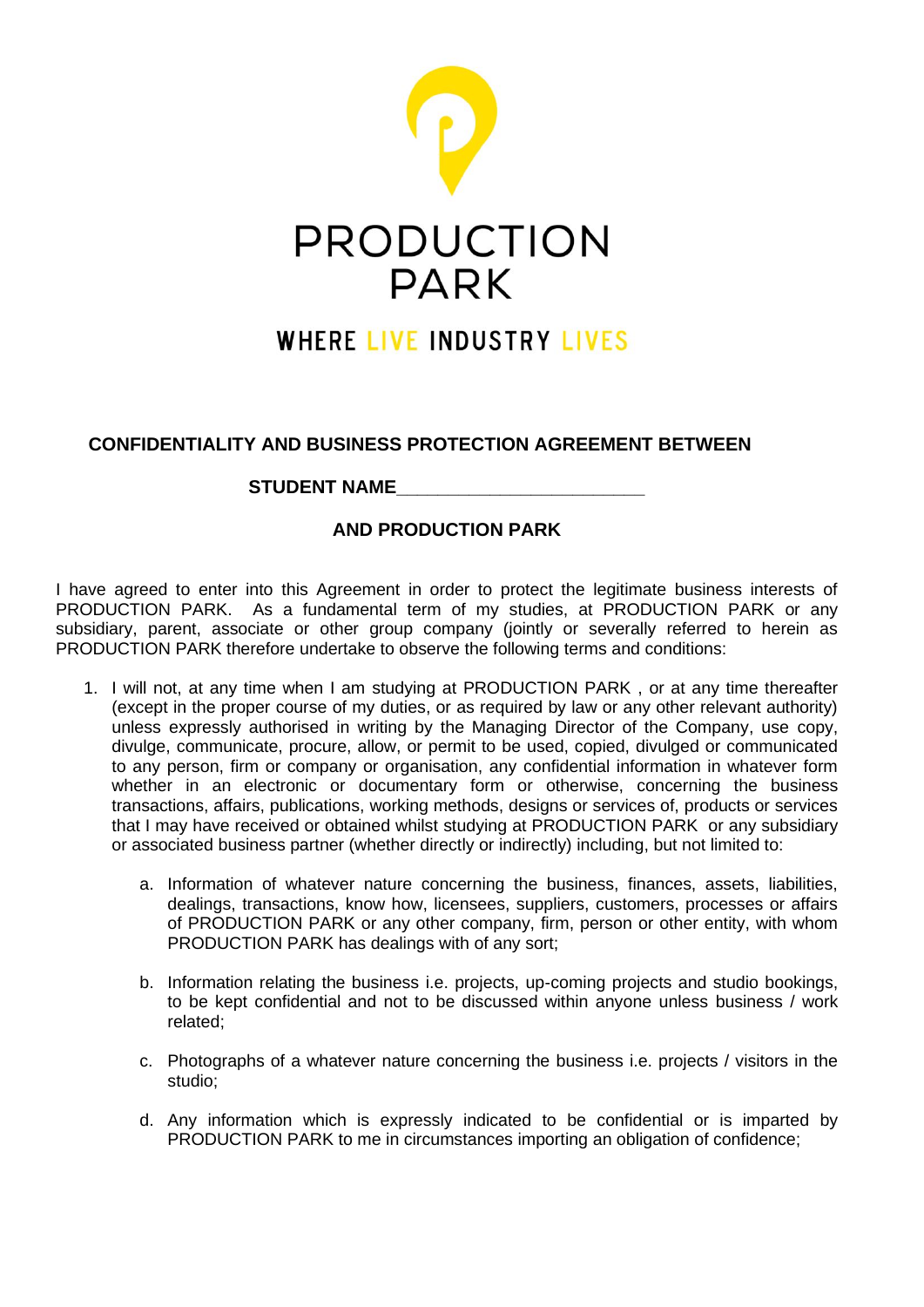- e. Any information, which I may from time to time receive or obtain (orally or in writing, or in disk or electronic form), as a result of entering into or performing my duties;
- f. PRODUCTION PARK strategic and business plans;
- g. Records of competitor information and potential acquisitions;
- h. PRODUCTION PARK working methods, personnel information and records and training procedures.
- 2. I acknowledge that the above restriction will continue to apply after my course has finished at PRODUCTION PARK without limit in point of time and will continue to apply should the PRODUCTION PARK name be changed in any way but shall cease to apply to information or knowledge which may come into the public domain otherwise than through fault on my part.
- 3. I will not at any time during my studies with PRODUCTION PARK seek or give publicity to any activity of PRODUCTION PARK unless previously agreed by the Managing Director of PRODUCTION PARK , I acknowledge that this prohibition extends to the giving of interviews and indeed, the answering of questions put by third parties. All requests for information or comment must be referred immediately to the Managing Director of PRODUCTION PARK.
- 4. I undertake that I shall not at any time during the six months from the date my course has ended with PRODUCTION PARK in which I have studied in the previous six months, carry on or directly or indirectly engaged or concerned or interested, whether as shareholder, investor, principal, agent, partner, director, employee, consultant or otherwise howsoever in any business which is of the same or similar type to that carried on by PRODUCTION PARK in each case during the period of six months after my course has ended.

I shall not undertake activities which directly compete with the core activities of structural manufacturing, rental studios or live events education for a period of 6 months from my course end date.

- 5. I agree that I shall not for a period of six months after my course has ended either on my own account, or in conjunction with, or on behalf or any other person, firm, company, business entity or other organisation whatsoever directly or indirectly, solicit, attempt to solicit, assist in soliciting or endeavour to entice away from PRODUCTION PARK , any person, firm, company, business entity or other organisation who was, or had been, a client, customer or partner of PRODUCTION PARK during the six month period ending with the date my course has ended and with him/her I have had material dealings with during that six month period.
- 6. I agree that I shall not for a period of six months after my course has ended, other than in a purely social capacity, contact, deal with or accept work for private gain or for any other person, firm, company, business entity or other organisation from any customer or client of PRODUCTION PARK had been so within the six month period ending with the date of my course has ended with whom I have any material business dealings during that six month period.
- 7. I agree that I shall not for a period of six months after my course has ended, directly or indirectly induce to leave PRODUCTION PARK any employee or contracted person of PRODUCTION PARK who was an employee or contracted with PRODUCTION PARK at the date of my course has ended and at any time during the six months immediately preceding the end date was someone with whom I had material dealings with during the course of my studies.